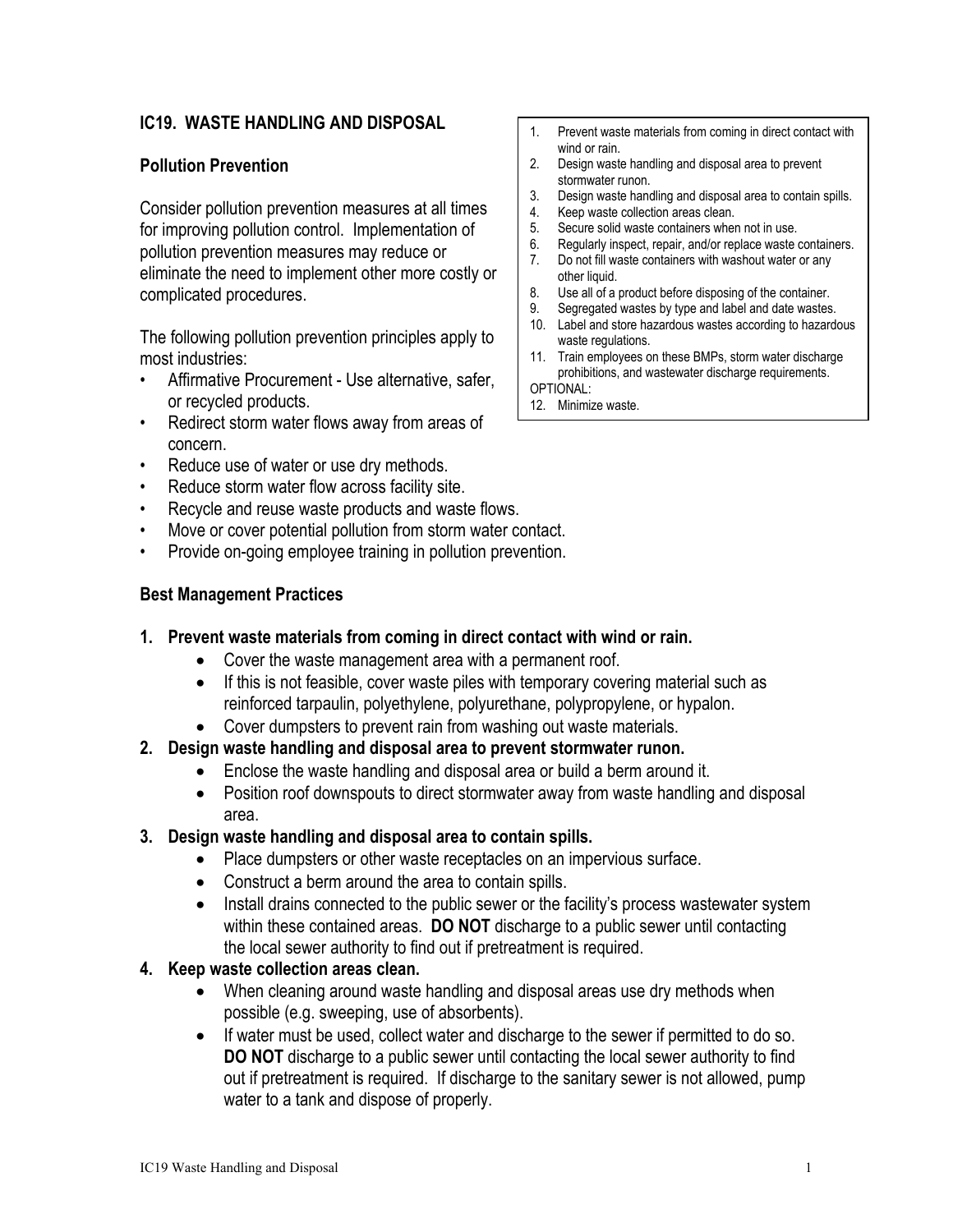OPTIONAL:

- Post "No Littering" signs.
- **5. Secure solid waste containers when not in use.**
- **6. Regularly inspect, repair, and/or replace waste containers.**
- **7. Do not fill waste containers with washout water or any other liquid.**
- **8. Use all of a product before disposing of the container.**
- **9. Segregate wastes by type and label and date wastes.** 
	- Do not mix wastes; this can cause chemical reactions, make recycling impossible, and complicate disposal.
	- Ensure that only appropriate solid wastes are added to solid waste containers.
	- Certain wastes such as hazardous wastes, appliances, fluorescent lamps, pesticides, etc. may not be disposed of in solid waste containers.
- **10. Label and store hazardous wastes according to hazardous waste regulations.** 
	- Consult your local hazardous waste agency or Fire Department for details.
	- Obtain a hazardous waste generator license or permit.

# **11. Training**

- **1. Train employees on these BMPs, storm water discharge prohibitions, and wastewater discharge requirements.**
- **2. Train employees in proper waste handling and disposal.**
- **3. Train employees on proper spill containment and cleanup.** 
	- Establish training that provides employees with the proper tools and knowledge to immediately begin cleaning up a spill.
	- Ensure that employees are familiar with the site's spill control plan and/or proper spill cleanup procedures.
	- BMP IC17 discusses Spill Prevention and Control in detail.
- **4. Establish a regular training schedule, train all new employees, and conduct annual refresher training.**
- **5. Use a training log or similar method to document training.**

# **OPTIONAL:**

## **12. Minimize waste.**

- Recycle materials whenever possible.
- Modify processes or equipment to increase efficiency.
- Identify and promote use of non-hazardous alternatives.
- Reduction in the amount of waste generated can be accomplished using many different types of source controls such as:
	- **Production planning and sequencing**
	- **Process or equipment modification**
	- Raw material substitution or elimination
	- **Loss prevention and housekeeping**
	- **Waste segregation and separation**